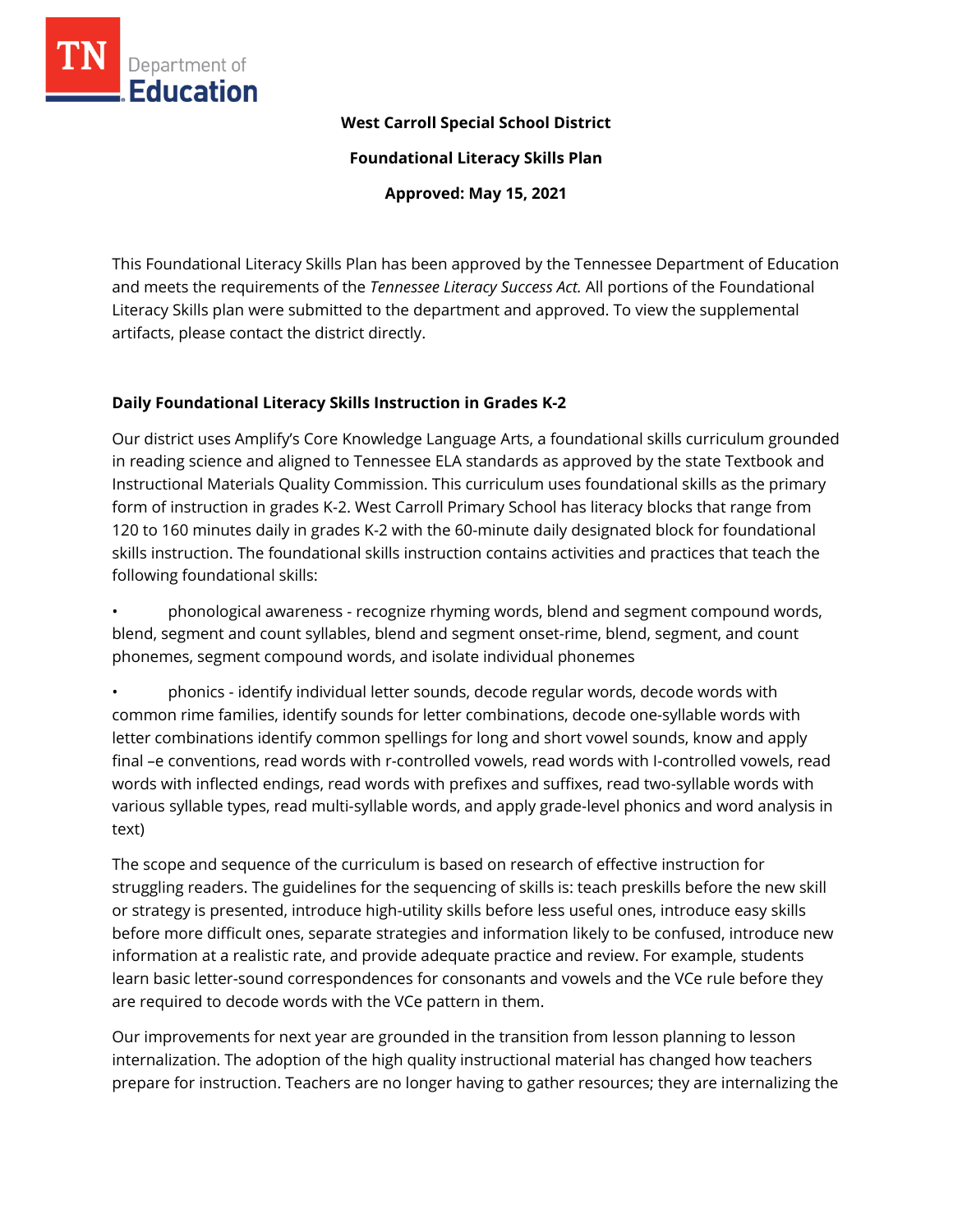Department of **Education** 

quality material and preparing to implement it in their classroom. Teachers will be provided professional development on foundational literacy.

# **Daily Foundational Literacy Skills Instruction in Grades 3-5**

Our district has an integrated literacy block for grades three through five grounded in reading science aligned to Tennessee ELA standards. The district adopted Amplify's Core Knowledge Language Arts for grades three through five. The curriculum materials are selected from those approved by the state Textbook and instructional Materials Quality Commission. During the integrated ELA block, that meets an evidence-based approach to applying foundational skills within daily lessons, our students receive 120 minutes in third grade, 90 minutes in fourth grade, and 90 minutes in fifth grade of ELA instruction. All daily instruction includes components of knowledgebuilding for about 60 minutes per day and foundational skills instruction that includes fluency, grammar, morphology, spelling, and writing for at least 30 minutes per day. The adopted curriculum also engages students in work around fluency, vocabulary, and comprehension. The fluency, vocabulary, and comprehension skills are not taught in isolation, but are embedded within the lesson to ensure continuity, cohesion, and connection.

For example, our 3rd graders completed the unit on Light and Sound. The unit integrates the skills, grammar, and morphology with the scientific knowledge of light and sound. Students will review and learn spelling with "a\_e", will become proficient in the application of guide words, will learn conjunctions as a part of speech, and learn new suffixes. The integration of the above skills will be learned while increasing the students' knowledge of light and sound.

Our improvements for next year are grounded in the implementation of the high quality materials and the integration of literacy skills and knowledge. Teachers will be provided professional development focused on integrated literacy instruction and early literacy training.

### **Approved Instructional Materials for Grades K-2**

Amplify - K-5 Core Knowledge Language Arts

### **Approved Instructional Materials for Grades 3-5**

Amplify - K-5 Core Knowledge Language Arts

### **Additional Information about Instructional Materials**

• Amplify-Core Knowledge Language Arts was adopted for K-2 as well as grades 3-8

# **Universal Reading Screener for Grades K-5. This screener complies with RTI<sup>2</sup>and Say Dyslexia requirements.**

• aimsweb Plus is our universal screener in grades K-5 for benchmark and progress monitoring and is on the state approved list. aimsweb Plus and Shaywitz DyslexiaScreen (grades K-3) and Survey Level Assessment - Phonics and Word-Reading Survey (grades 4-6) complies with the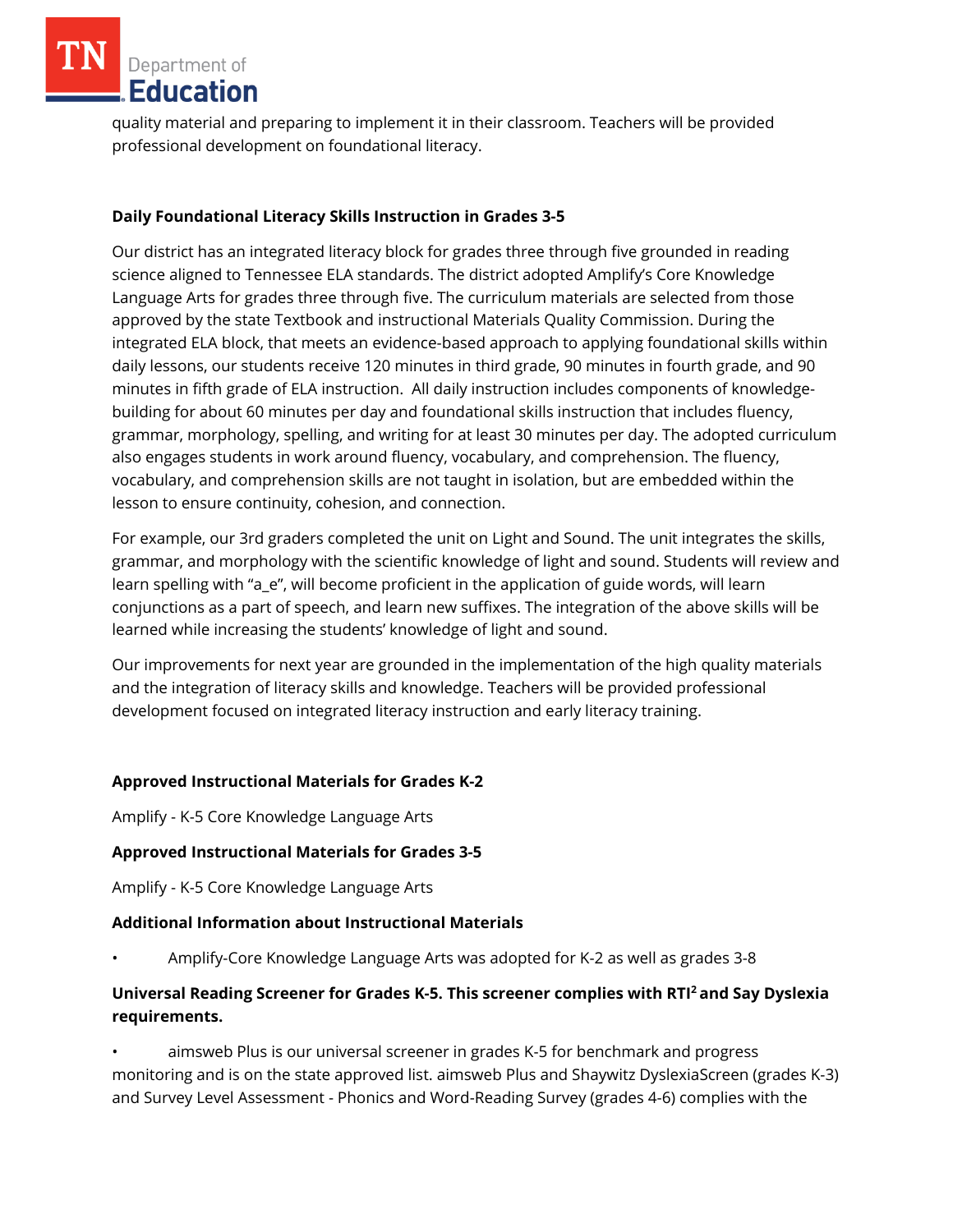Department of **Education** 

RTI2 and Say Dyslexia requirements. The screeners are used to assess reading and math in the fall, winter, and spring for grades Kindergarten through 6th grade.

#### **Intervention Structure and Supports**

• RTI2 Reading Intervention Structure: For the 2021-2022 school year, West Carroll Special School District will utilize Wilson Fundations for reading intervention in grades K-2 for students either identified at-risk for a significant reading deficiency or identified with a significant reading deficiency. Orton-Gillingham will be utilized for reading intervention in grades 3-6 for students either identified at-risk for a significant reading deficiency or identified with a significant reading deficiency. aimsweb Plus data as well as student classroom performance, TCAP results, prior intervention outcomes, and teacher observation data is used during Invention Support Team (IST) meetings to determine placemenmt, intensity, and scheduling of students into Tier III, Tier II, Remediation, or Enrichment. Students who are placed in Tier II and Tier III receive 45 minutes of intervention daily and are progress monitored weekly. aimsweb Plus and Survey Level Assessments will determine the specific deficit the student will be provided support and progress monitored on. Students receiving Tier II or Tier II intervention will be provided a focused intervention on Letter Naming, Letter Sounds, Phoneme Segmenting, Word Reading Fluency, Passage Reading Fluency, or Reading Comprehension. Intervention Support Team Meetings will be conducted every 4.5 weeks to evaluate student progress and either continue the intervention, change the intervention, or change Tier placement.

### **Parent Notification Plan/Home Literacy Reports**

Parent Notification Plan/Home Literacy Reports

• Our district notifies all parents in grades K-5 of all benchmark data immediately following each benchmark test. If their child is "at-risk" for or has a significant reading deficiency (as evidenced by students scoring in the 0-25 percentile) parents also receive progress monitoring reports, skill snap shots, and phone contacts. Students' scores are communicated in parent-friendly language that provides a clear explanation of student skill gaps and the depth and extent of student needs. The parents are told what skills their student will have intervention on and the amount of time each day the student will receive services. This is coupled with a description of the importance of being able to read by the end of 3rd grade.

• The district defines how students are assessed and what a "significant reading deficiency" means. Parents are subsequently notified of their child's progress, or lack of progress, after the first 4 ½ week IST meetings. Our district also notifies parents if their student is below grade level, on grade level or in enrichment. In the parent notifications/communication, Intervention Support Teams note the intervention(s) and any changes being made if the child is not showing sufficient progress as evidenced by progress monitoring and universal screening data. Parents are notified of activities and online resources (that do not require purchased resources) that will support students in the area of deficit. These communications go out to parents with students in grades K-5 three times annually.